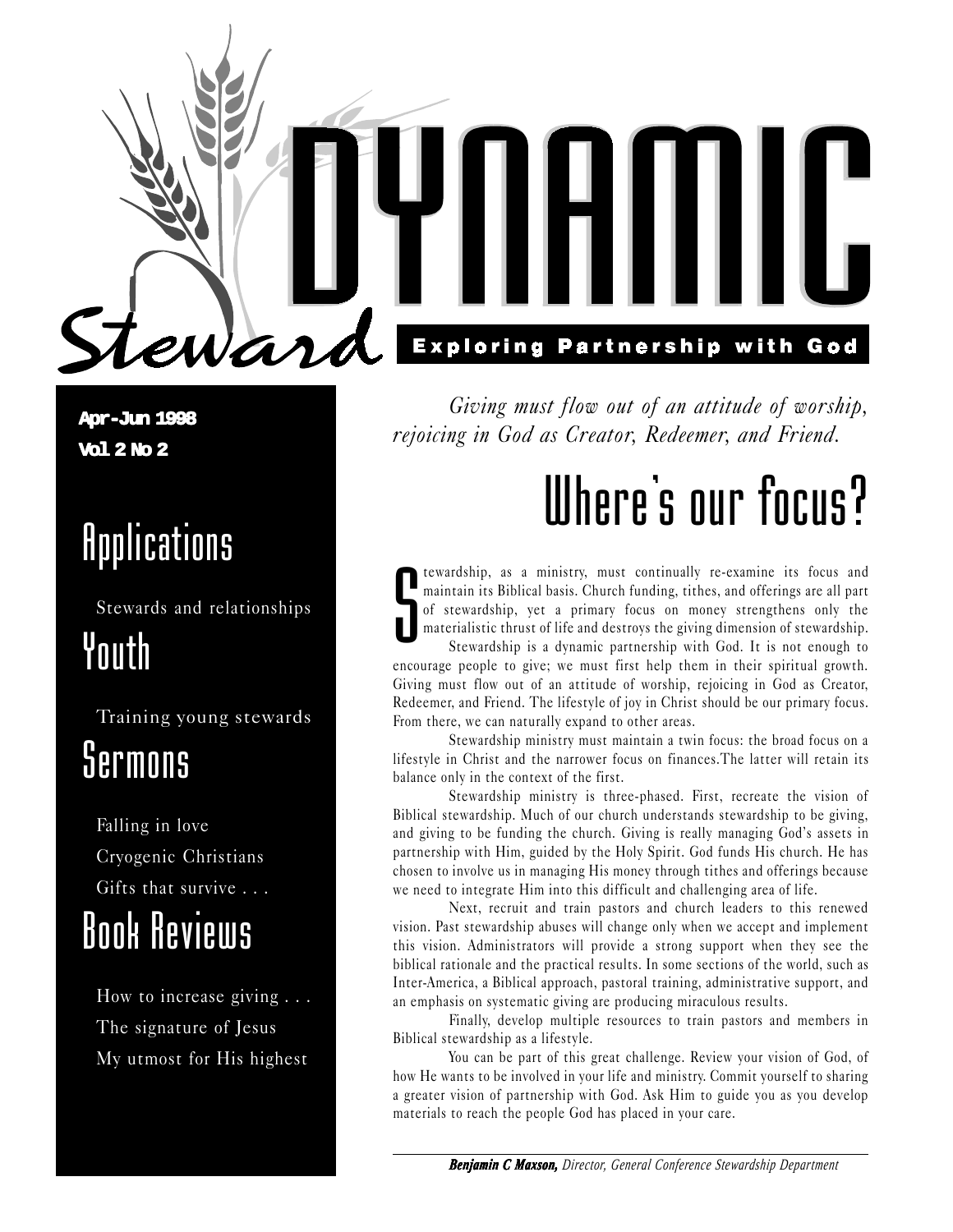#### **Method**

- ♦ Suggest a proposition
- ♦ Open with an illustration to catch attention and prod for thought
- ♦ Develop questions to unpack the proposition and maintain interest
- ♦ Raise enough points to promote later reflection
- ♦ Suggest a conclusion and wrap-up

**Proposition** Stewardship and relationships are inter-related

**Illustration** The Gibson Desert in Western Australia was home to nomadic aborigines for thousands of years. In 1979 the last of the nomads, Warri and his wife Yatungka of the Munjiljarra people, were found by an expedition led by Dr W J Peasley and brought into civilization. At the time they were both naked, old, and feeble, yet had survived that hostile environment. They had been forced to live alone since leaving their tribal relatives 30 years before. When found, Warri was hardly mobile and his wife walked miles every day to find food and carry it to him. Although they received good care and medical treatment both died within a few months of reaching civilization.

## Stewards and relationships

**Develop questions**What does this story make you think of? I think of their special bonding. What kind of relationship might they have enjoyed those long years they were the only

*Right relationships are the soil in which the reward of righteousness can grow. And the only people who can sow these seeds, and who will reap the reward, are those whose life work it has been to produce such right relationships. —William Barclay, The Letter from James.*

people in the silent desert. How would their relationship out there compare to the relationships people experience in crowded and bustling cities? Do human relationships have anything to do with stewardship? Is the development of relationships fundamental to good social interaction and in turn to stewardship? Are good relationships needed to create circumstances that encourage acceptance of God's principles for living? How does one develop good relationships?

**Reflection** How can we know that all of humanity is special?

- $\blacklozenge$  Humankind was the climactic act of God's creation (Gen 1, 2).
- ♦ Humanity is fearfully and wonderfully made (Ps 139:14, KJV).

♦ Humanity possesses many attributes which stand it apart from the rest of creation (high intelligence; level of social interaction; vocal with the gift of language; dexterous with the special gift of opposing thumb and forefinger; the advantage of upright posture; long-term bonding; long-term socialization of the young; the ability to and the desire for worship; the conscious awareness of the Divine through the Holy Spirit; etc.).

Are relationships important to humankind? What are some ways an individual may recognize the value of humanity?

♦ We love because he loved us first (1 John 4:19, NEB). This text expresses the basic principle of valuing humankind and describes the fundamental element of good relationships.

♦ The real light which enlightens every man (John 1:9, NEB). Surely this light must include the truth that all humanity is part of God's crowning act of creation and is also valuable because God loved the world so much that he gave his only Son (John 3:16, NEB). We might note that God was in Christ reconciling the world to himself (2 Cor 5:19, NEB). The Father through the Son was prepared to risk all for any single member of humankind to confirm the profound value of humanity.

**Wrap-up** Relationships are the oil that allows the business of God's machinery on earth to function effectively. In managing every area of life, in attempting to manage the entire sphere of one's influence, God wants us to look out for relationships. And managing God's affairs on earth is stewardship indeed!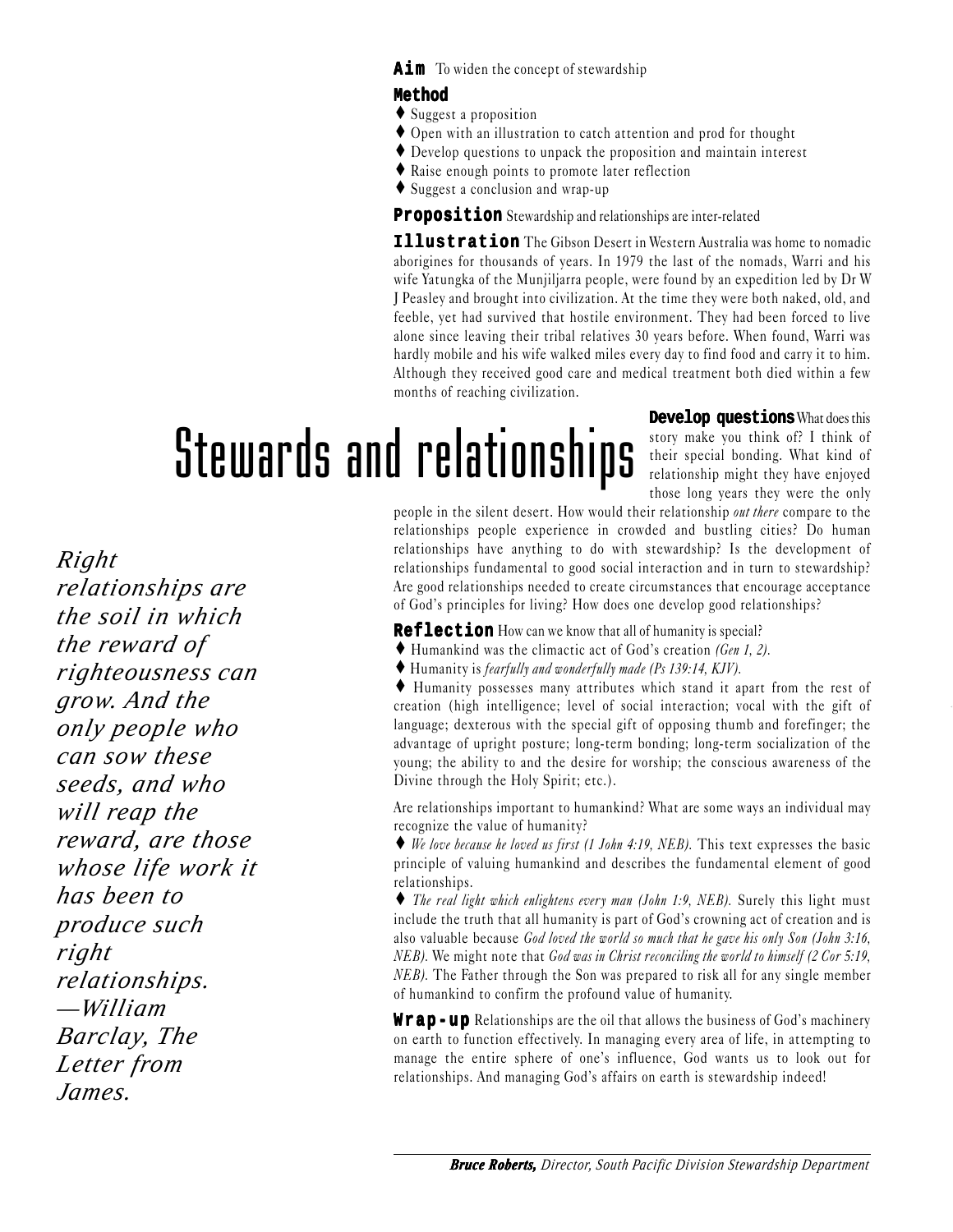It is Sabbath morning. At the church door children eagerly hold out their hands to mom and dad for offering money. Parents hand the money, confident that they have started their children down the road to responsible stewardship.

What's wrong with this picture? Is stewardship carrying something a short distance? Does handing children offering at the door help them become stewards? When will children begin to reach into their own pocket for tithes and offerings instead of holding out a hand for a contribution?

Stewardship education must begin early. It is our responsibility to help our children understand their responsibilities as God's stewards. Children need to learn early that stewardship is not limited to money. We need to instill in them the truth that living in love with Jesus is what stewardship is all about. Our children need to see us practice stewardship as an integral part of worship. God gives each of us, including little children, the responsibility for our bodies, our time, our house, our surroundings, the people and animals dependent on us, our communities . . . the list goes on. When true stewardship flourishes in our hearts, it penetrates every aspect of life and what God expects of us.

A lot of time and interaction is needed to help children understand the wholistic concept of stewardship. Stewardship learning should be a oppotunity for family-bonding, the activities fun and memorable. Avoid endeavors that smack of duty, pressure, or guilt. Instruction is more effective and long-lasting with a

positive, rather than a negative, attitude. Here are some simple suggestions to help instill principles of stewardship in our children.

♦ Provide opportunities for children to earn money and to set aside their tithe and offerings.

- ♦ Give them responsibilities with backup encouragement to ensure success.
- ♦ Participate in ecology projects. Talk together about being good stewards in taking care of the earth.
- ♦ Help them make a stewardship chart where they can mark off responsibilities as they are fulfilled.

*Virginia L Smith, inia L Smith, Director, General Conference Children's Ministry Department*

### *Children need to learn early that stewardship is not limited to money. We need to instill in them the truth that living in love with Jesus is what stewardship is all about.*

### Training young stewards



Once you say the yes of faith to Jesus and accept his blueprint for the fullness of life, the whole world can no longer revolve around you, your needs, your gratifications; you'll have to revolve around the world, seeking to bandage its wounds, loving dead men into life, finding the lost, wanting the unwanted, and leaving far behind all the selfish, parasitical concerns which drain our time and energies.John Powell

If a man cannot be a Christian in the place where he is, he cannot be a Christian anywhere.—Henry Ward Beecher

Christianity without the living Christ is inevitably Christianity without discipleship, and Christianity without discipleship is always Christianity without Christ.—Dietrich Bonhoeffer

The purpose of Christianity is not to avoid difficulty, but to produce a character adequate to meet it when it comes. It does not make life easy; rather it tries to make us great enough for life. James L Christensen

There is simply no room for passivity in the Christian faith. Life in Christ is one long string of action verbs: grow . . . praise . . .

love . . . learn . . . stretch . . . reach . . . put on . . . put off . . . press on . . . follow . . . hold . . . cleave . . . run . . . weep . . . produce . . . stand . . . fight. - Joni Eareckson Tada

Unless we love God we cannot love our neighbor; and, correspondingly, unless we love our neighbor we cannot love God. Once again, there has to be a balance; Christianity is a system of such balanced obligations-to God and Caesar; to flesh and spirit, to God and our neighbor and so on. Happy the man who strikes the balance justly; to its imbalance are due most of our miseries and misfortunes, individual as well as collective.—Malcolm Muggeridge

Live so that if people get to know you, they will get to know Christ better.-Croft M. Pentz

A child of God should be a visible beatitude for joy and happiness, and a living doxology for gratitude and adoration.-Charles Haddon Spurgeon

A Christian is never in a state of completion but always in the process of becoming.—Martin Luther

You cannot have Christian principles without Christ.— $D$  Sayers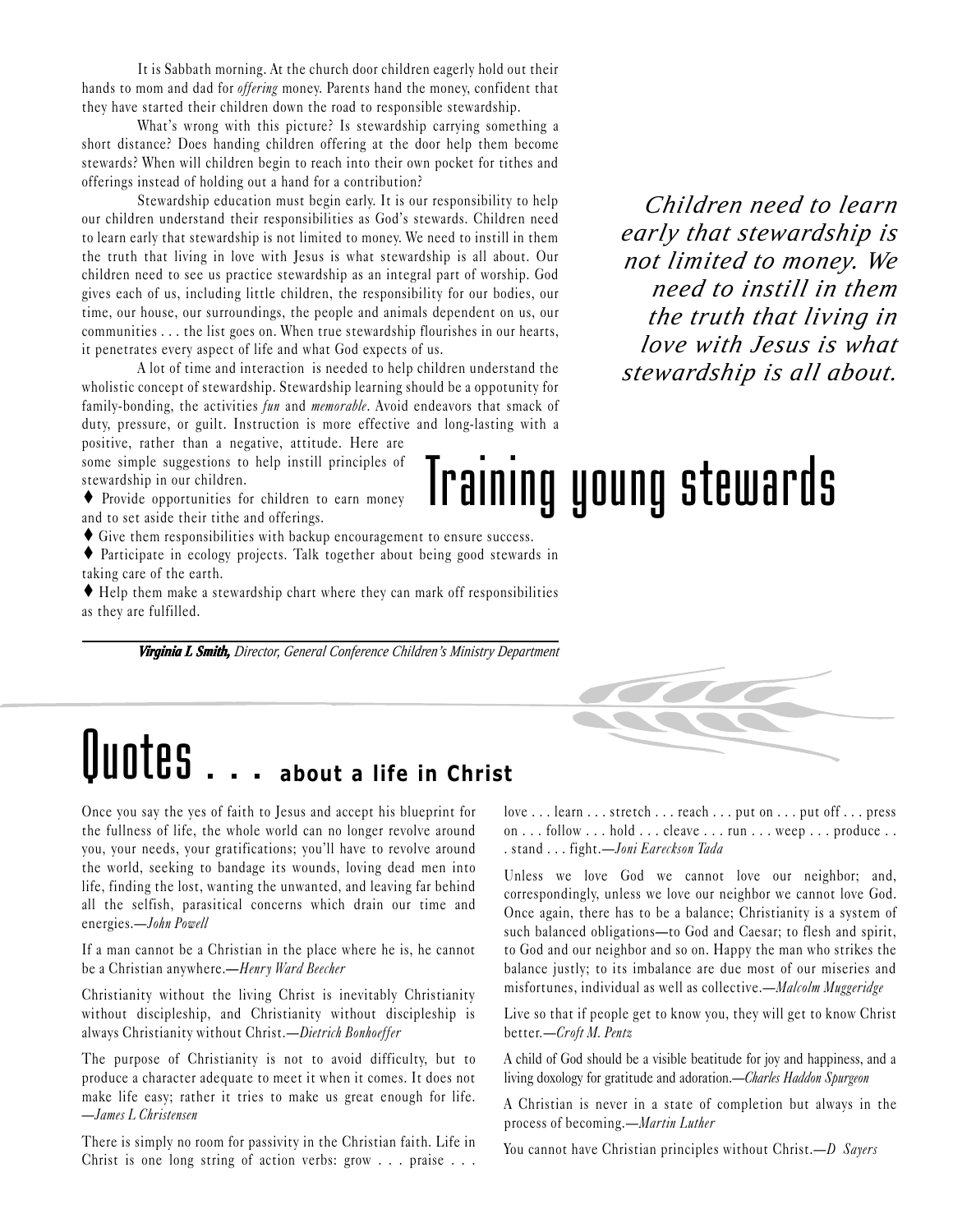**Focus** To learn that when you welcome Jesus gladly into your life, the love of Jesus will rule and lead you to surrender all you have for His Kingdom.

**Key Text** Luke 19:1-10

**Introduction** Solomon says there are four things that he cannot understand: the soar of an eagle in the air; the slither of a serpent on a rock; the sail of a ship in the sea; and the way of a man with a maid  $(Prov 30:18, 19)$ . When you fall in love, you cannot help but give yourself to the one you love. When you fall in love, you do not mind doing anything for the one you love. You cannot love without giving, not just gifts, but your entire being. I want to share with you a love story, the story of a man who fell in love with Jesus. We often hear of people falling in and out of love. But when you fall in love with Christ Jesus, and then you fall out of that love it is because of you, not because of Jesus. Because Jesus will never give up, irrespective of what you do and who you are.

Falling in love **His name and reputation** Hard work and perseverance made Zaccheus chief tax collector of the Roman government. His position came with control and power. Soon he began taking bribes. He would give half to the Roman government and keep the

other half for himself. Zaccheus became so wealthy from cheating and robbing the people that he earned himself a name in Jericho- sinner (verse 2, 8).

To earn a name, you don't have to do much—you just have to major in your behavior and people will give you a name. If your behavior is good, you get a good name. Zaccheus's behavior was really bad, and so he got the name *sinner*. So in Jericho Zaccheus was synonymous with sinner.

**His need for forgiveness** Jesus, whose main mission was to save the lost (verse 10) was passing through Jericho. Some of us think Jesus loves only righteous people. But God so loved the world that He gave His only Son that whosoever believes and accepts Him could have eternal life (John 3:16). When Jesus walked down the streets of Jericho, He was looking for an opportunity to save sinners.

Zaccheus had heard about Christ Jesus. He had heard of Jesus' power to heal. He had heard of Jesus' power to raise the dead. He had heard of Jesus' power to forgive. And Zaccheus was the sinner in Jericho. When Zaccheus hears that Jesus is coming to town, he feels an urgency to meet Jesus. He leaves the tax booth, oblivious of his responsibilities. He spots the crowd up ahead. Jesus is surrounded by hoards of people. And he can't see Jesus. He's too short.

Driven by an overpowering feeling of love, Zaccheus climbs a tree just to see Jesus. Caught up in the excitement, the people below beckon to those to their left, others to their right. But no one looks up. No one looks up in the tree. Why would anyone look up into a tree? But, Jesus, with His divine eyes, was drawn to look up into the tree, into the seeking heart of Zaccheus.

Calling him by name, Jesus says Zaccheus, I want to eat at your place. Amazed and overwhelmed, Zaccheus exclaims Jesus, is coming to my home, the sinner's home. Zaccheus welcomes Jesus gladly (verse 5) because he has finally found someone who loves him just as he is, someone who will take him just as he is. He had never felt forgiveness before, he had never felt love before.

We can imagine the crowd following Jesus and Zaccheus at an uncomfortable distance. They hang around an open window, eaves-dropping on the sinner and Jesus. They wonder what the two men have in common. They cannot imagine why Jesus would want to be seen with a man like Zaccheus.

**His response to love** Zaccheus does not hear Jesus call him a sinner. He only hears words of love and acceptance. Zaccheus's heart is touched. The love of Jesus comes into his heart and he falls in love with Jesus. He falls so much in love that he stands up and makes a declaration *Look, my Lord (verse 8)*. The word *Lord* in Greek means Master. Zaccheus calls Jesus Master. He says, Look! my Lord, right now I give half of my possessions to the poor. Who preached stewardship to Zaccheus? Did he attend a stewardship seminar? Did he receive counsel from the General

*When God gets in a person, he comes out of that person. You can no more hide Jesus in a life that's redeemed than you can hide the fragrance of a rose under a hair net. —Bailey Smith, Real Evangelism, p. 32*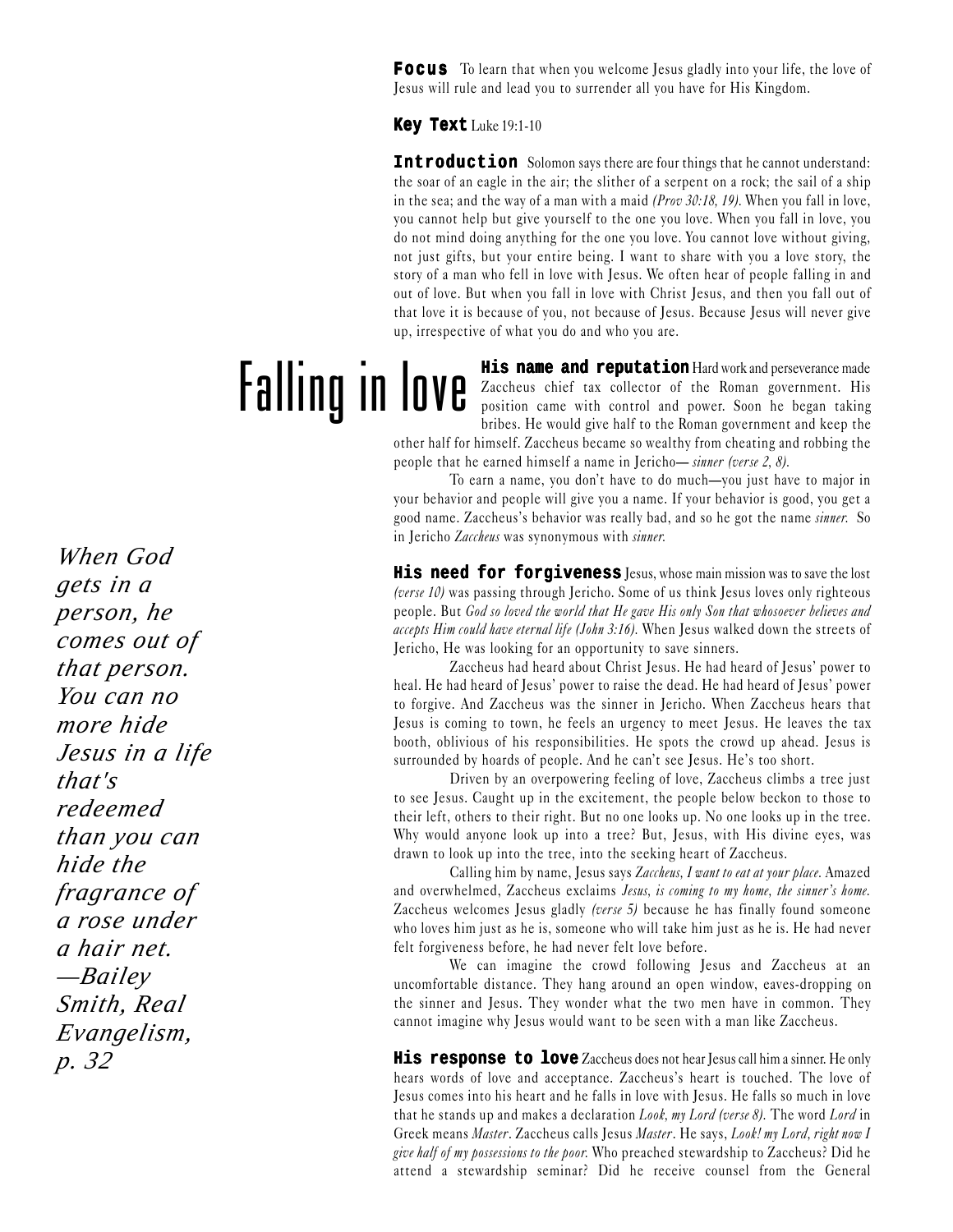Conference Stewardship Director? Zaccheus sits at the feet of Jesus. And as he beholds Jesus, he beholds a man whose entire life speaks giving-giving love to others.

50% of one's bank balance, 50% of one's investment-that's a lot of money. But when you are touched by love, the gift is measured neither by size nor value. And Zaccheus was touched by the love of God. His magnanimous gesture says If you, Jesus, love the poor and I am in love with you, I will love the poor too. But Zaccheus does not stop at giving. He continues to say And if I have cheated anybody out of anything, I will pay them back four times the amount I took from them. Now that was not an easy task. Zaccheus had cheated people by miscalculating tariffs, taking advantage of their lack of knowledge. Keeping his pledge to Jesus would cost him much time in recalculating his account ledger of past several years of embezzlement, and put himself through a lot of humiliation and embarrassment.

When you become a child of God, when you are in love with Jesus, your heart is changed so dramatically that you want to make things right with anyone you may have wronged.

What was Jesus response to Zaccheus' pledge of love? Today salvation has come to this house because this man Zaccheus is a son of Abraham—today salvation has come to the house of this man (verse 9).

**Conclusion** You cannot read this story without seeing the truth that you cannot love without giving. You cannot fall in love with Jesus and be negligent of the things that Christ is mindful about. As you look at this story, I want you to imagine the town of Jericho the day after Jesus' visit. Imagine what Zaccheus does. He gathers up half of his possessions, loads them, perhaps on a donkey. People see him nudging the heavy-laden donkey down to the marketplace. And he sets up shop, not to sell, but to give away. He encourages the poor to come without fear. He says I promised the Lord yesterday. I made a commitment to the Lord. I love Jesus and I'm asking you to take that silk scarf, or that brass vase, or ivory bowl . . . .

Now imagine what happens the next Sabbath. Zaccheus goes to church and the church is packed. Everybody is wondering what Zaccheus will do next. One from the crowd boldly approaches Zaccheus and asks him What has happened to you? Why the change? Zaccheus responds with a glow on his face, with a big smile, Im in love. Im in love with Jesus! He has become my Lord and I am His steward! The things that I have, I give to my Lord to use as He desires. And I have seen that He loves the poor so I choose to give my possessions to the poor. A bold one responds If that is what Jesus can do for you, Zaccheus, then He can do it for me!

Continue imagining. It's the first business day since Zaccheus met Jesus. He knocks at the door of a businessman. The door opens. The man angrily says What do you want from me now, Zaccheus? I have done my duty! I've paid all my taxes! And Zaccheus says, I haven't come to collect anything. I've come to apologize. I've been overcharging you. I'm very sorry. I've come to return the money I owe you. You see, I have fallen in love with the Lord Jesus. And because I love Him, I have accepted His philosophies and principles.

Soon Jericho witnesses the testimony of him who once was a sinner but is now one of the greatest givers in recorded scripture. Zaccheus was no longer synonomous with sinner. Zaccheus was now a reflection of the Master. Zaccheus was now a living proof of the power of the Holy Spirit.

When Jesus comes into your life, you can no longer be the same. Are you in love with Jesus? If you are, do your works and your behavior speak of your love with Jesus?

Won't you pray  $\ldots$  My Lord Jesus, make me fall in love like I've never fallen in love before. Make me a new person. Change me. Give me a name. Come abide in my home, in my family, in my heart, from now and forever more. Amen.

*Pa <sup>r</sup> don Mwansa, Associate Director, General Conference Stewardship Department. Complete transcript of this sermon is available through Dynamic Steward editorial office.*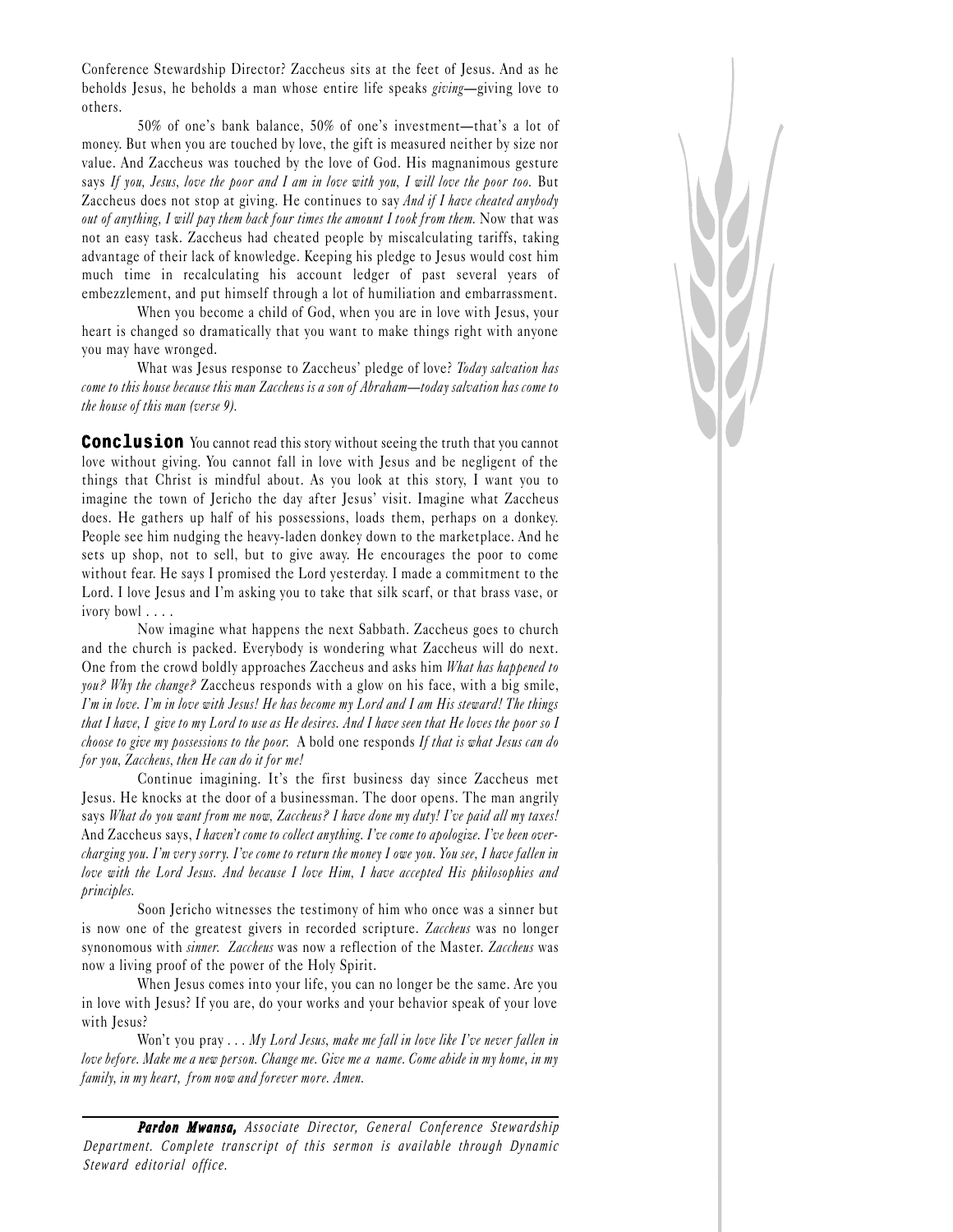#### **Key Text** Matthew 24:11-13

**Illustration** The modern science of cryogenics has come a long way. Research centers have frozen people in liquid nitrogen at the very instant before their death. Because the body is made up of living cells that are fragile, freezing has to occur within a few seconds to produce a state of cell preservation. Once this is accomplished, the body can be kept frozen indefinitely. While frozen, the body is neither dead nor really alive. It just hangs in there. People choose to be frozen because they believe that when medical science finds a cure for the disease that is killing them, they can be revived to start living again. In the meantime, they are almost dead, yet not quite alive.

**Introduction** Are you one of the frozen? Is your Christian experience in a survival mode? Are you suffering from a state of suspended animation? Are you pulled back from others in a lost existence of cold indifference? Are you satisfied with the Christian experience that is on hold? Are you waiting for the day when your frozen heart will be revived and you'll feel warm again? Are you a cryogenic Christian, almost dead, not quite alive, and hanging in there?

Jesus identifies cryogenic Christianity: Because of the increase of lawlessness, the love of many will grow cold (verse 12). Can love decline in the life of someone who never had it to begin with? Is Jesus talking about believers or nonbelievers? He uses a very special word for love here. It's agape love. The kind of love that only God can give. The kind of love that is the result of interacting with our Lord, of

# Cryogenic Christians

seeing Him as a Savior, experiencing His grace in our life. Jesus is saying at the very end of time, just before the gospel goes to the world there will be an overwhelming coldness that will settle upon the Christian world.

Now in contrast to cryogenic Christianity, the real thing will finally triumph. The one who endures to the end will be saved (verse 13). I like the certainty of the Bible's language here. It doesn't say they might be saved; it doesn't say they could be saved. If we abide with Jesus, Jesus will stay with us. If you cast your lot with the Savior, no matter what, He will see you through. And the good news of the kingdom shall be preached throughout the whole world as a testimony to all the nations and then the end will come (verse 14). I look forward to the end. I look forward to the day when Jesus Christ comes through the clouds of Heaven to take me home. I look forward to the day our loved ones will be resurrected.

There is an end in sight. The good news is that Jesus is the focus of that glorious end. Jesus makes a call for the Christian who will be ready for His coming: Who is it that will be ready for my coming? Who will be the wise one that knows me, and that uses his talents for the cause of God? (verse 45). He calls for three living components: wisdom, faith, and service. They are God's answer to cryogenic Christianity. The three parables in Matthew 25 have the necessary ingredients to reverse the chilling effects of cryogenic Christianity.

**Wisdom** The parable of the ten virgins teaches us that the wisdom of God is given only through the indwelling of the Holy Spirit. Only one thing finally separated the wise from the foolish maidens. The wise chose to fill their lamps with oil; they made it to the marriage feast. The foolish chose to ignore the oil; they did not make it. If we are to make it in the darkness of the night, the darkness of earth's final hour to the grand gathering that Jesus has for us, we need the oil of the Holy Spirit in our lamps because our lights will go out unless the presence of God is in our hearts. The oil symbolizes the Holy Spirit (Zac 4:1-6). We receive the Holy Spirit when we accept the Word of God. It is not by might, it is not by power, it is not by education, it is not by natural talent, it is not by the storehouse of our fellowship that we gain a connection with God. It is through the living and dynamic word of God that our souls that are dead can once again, suddenly, become alive. We can only find the Holy Spirit when we find Jesus in the Bible. For thus says the High and Holy One who inhabits eternity whose name is Holy; I dwell in the high and holy place and also with him who is of a contrite and humble spirit to revive the spirit of the humble and to revive the heart of the contrite (Isa 57:15). We cannot approach God and live if we approach Him with pride. We cannot look into the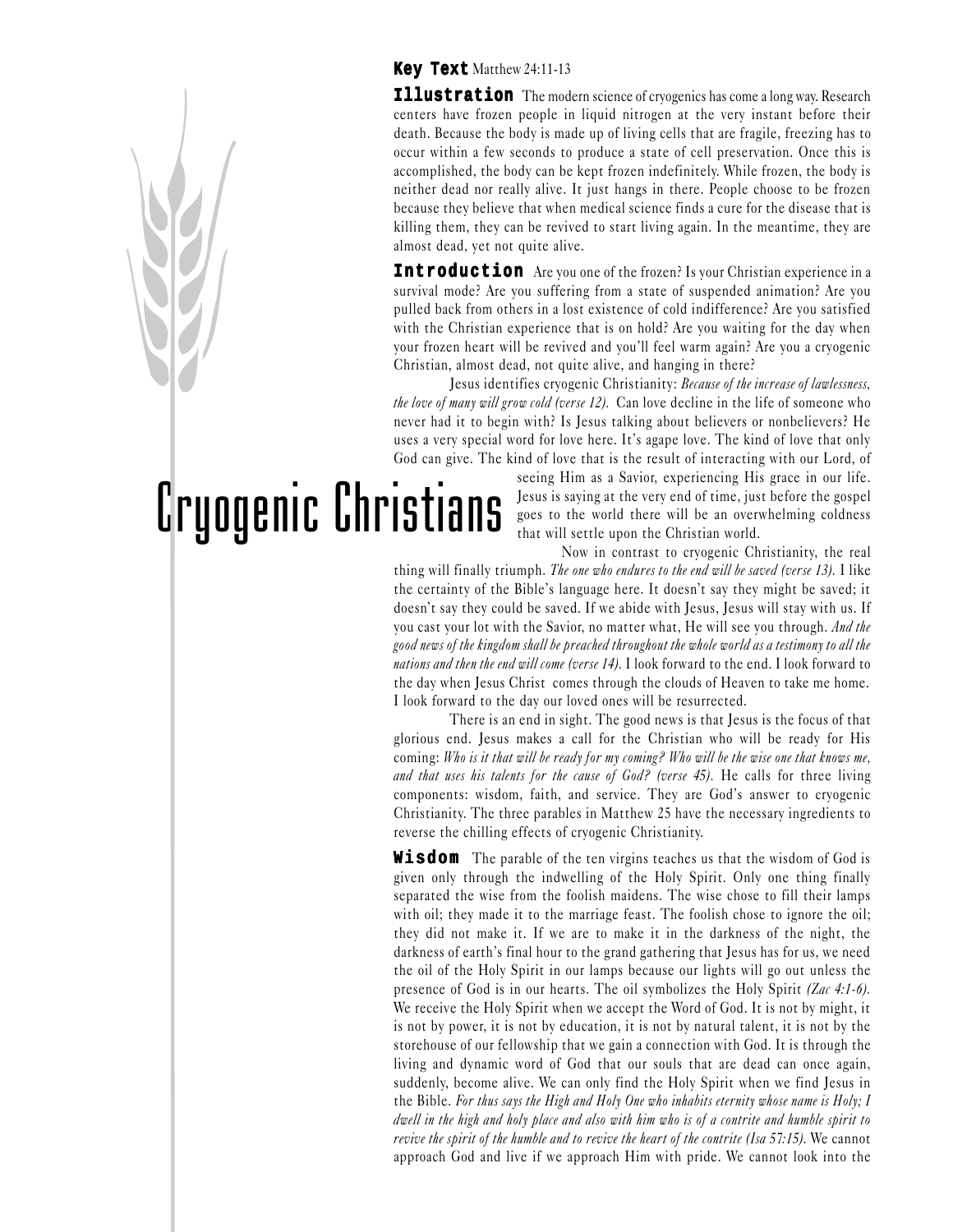face of our Savior and experience grace if we think we deserve that grace. We cannot be transformed on the eve of the advent of Jesus Christ if we think we don't need to be transformed. Ultimately we cannot be saved unless we feel within our being; we know within our intellect that we are utterly bankrupt before a living God and we need the living Savior to save us from our sins. And so the Bible says we must approach God in our humility to feel His presence, to have Him in our lives. So the wisdom of God is to seek God on God's terms. And God will make us wise.

Faith The parable of the talents focuses on the importance of an active faith (*Matt 25:14-30*). A householder entrusted his belongings with three servants, to one servant he gave five talents, to another two and to the next he gave one talent. When the master returned, he commended the man with five talents and the man with two. But the focus of this parable is on the person with one talent. For the gospel to go to the world, for our church to prosper, for Jesus Christ to be felt within our midst, the person with one talent is critical. It is the person with one talent who is vital for the cause of God. The person with the talent that seems unimportant will in the end determine the success or failure of God's movement. It is people like me and you, one-talent people, whom God depends upon to finish His work. The basic problem with the one-talent man in this parable is rooted in his misunderstanding of the character of his master. The Bible says he refers to his master as a harsh man. He sees God as someone to be afraid of—not someone to be a friend of. He sees God as someone who is out to get him, someone who was keeping a score card to somehow keep him out of the kingdom of God. But he does not see a kind master who forgives, who motivates and inspires. Therefore being justified by faith, we have peace with God through our Lord Jesus Christ (Rom 5:1). We have peace so that we can live for Him without fear and the motivation that it brings. I think that if we use our one talent and we fail, God will not be dishonored. In fact, He will be honored that you used it in His cause. He is not nearly so concerned with failure as He is with an inability to use that which has been given.

**Service** The parable of the sheep and the goats illustrates the importance of selfless service for the weak and the lost. And there are many who long for something meaningful, something that can solve the sin problem, something that can relieve their life of guilt, something to nourish their inner being. God has given us Jesus, God has given us the Savior of the world, God has given us food for those who are hungry and He calls on us to go feed them physically and spiritually. The great judgment parable about the sheep and the goats outlines the future destiny of those who have followed Jesus in every way and those who have not. And in that great judgment day our eternal destiny will not be decided by how much theology we know. It will not be determined by how many degrees we hold. It will not be a product of how much wealth we own. In that great day, our eternal destiny will be what we have done as a result of Jesus in control of our lives *(Matt*)  $25:31-33$ .

The opposite of cryogenic Christianity is holiness, faith, spirit-filled wisdom, and love for the lost. Holiness is not a mystical experience reserved for the enchanted. Holiness simply means being separate. It means being wholly His. In the judgment, cryogenic Christians will not stand with their divided loyalties and their cold hearts. There will be no place in heaven for the frozen. Only one thing God will be looking for—and that is holiness. He'll be looking for men and women who have accepted His gift of Jesus Christ on the Cross. He'll be looking for those whose hearts have been strangely warmed by the white hot heat of the spirit of love. He'll be looking for the faithful and the wise who have seen Jesus in the face of an orphan or a widow, the lonely and the lost, the broken and the beaten. He'll be looking for people in the end who are wholly His.

*Michael Oxentenko, Senior Pastor, Sligo Seventh-day Adventist Church, Takoma Park, Maryland. Complete transcript of this sermon is available through Dynamic Steward editorial office.*

*Holiness is not Holiness is not a mystical <sup>a</sup> experience experience reserved for the enchanted. Holiness Holiness simply means simply means being separate. separate. It means being means being wholly His. wholly wholly His.*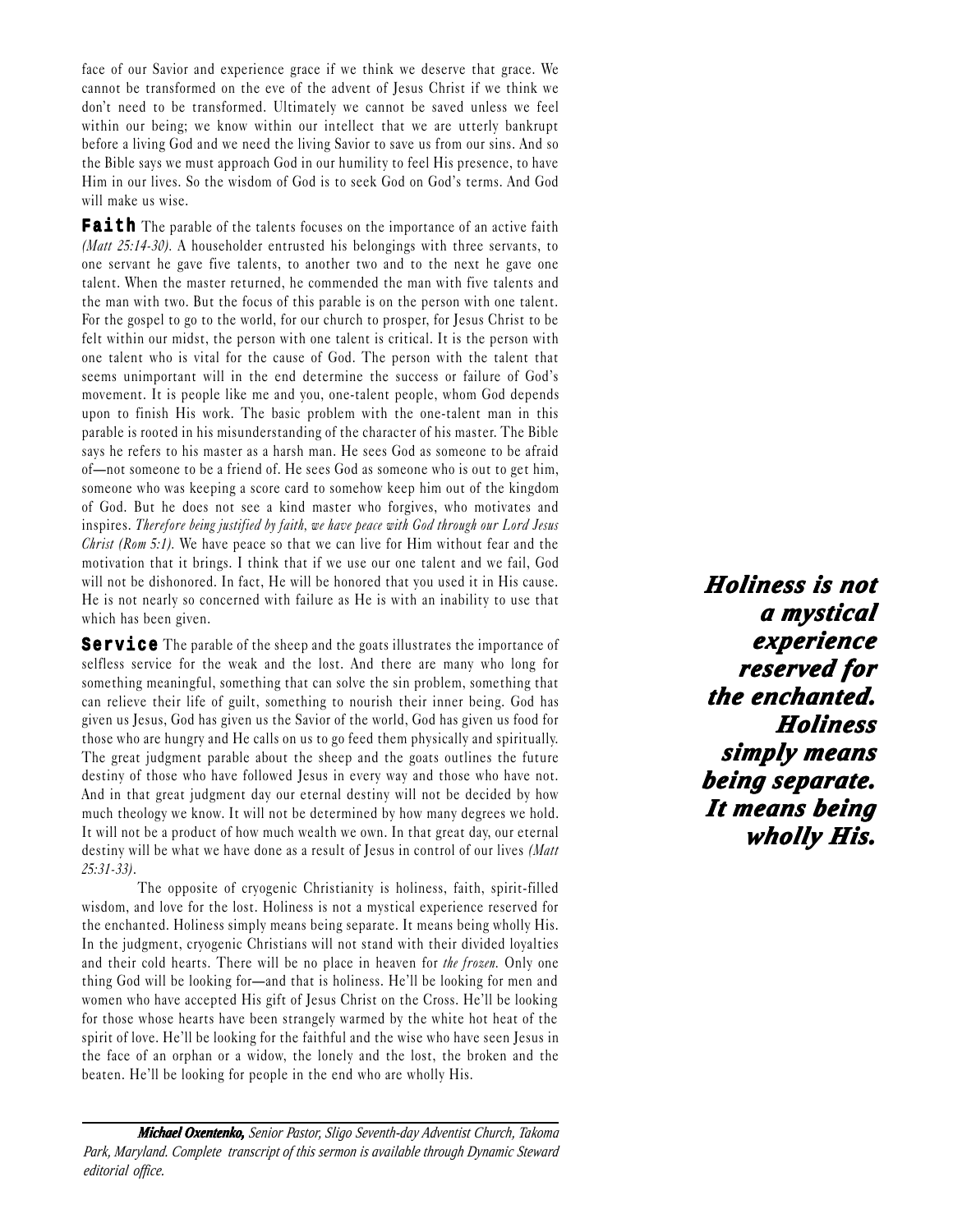**Introduction** Historians think it may be the third most written-about story of all time, right after Jesus Christ and the American Civil War. It happened on a cold April 14, back in  $1912$ —the sinking of the Titanic, of course. There's something about that tragedy that fascinates people: how an unsinkable ship can hit a North Atlantic iceberg on its maiden voyage, and then 1,523 people have a full two hours and 40 minutes to basically wait to drown at 2:20 in the morning. After 17 movies, 18 documentaries, and at least 130 books already, CBS aired a four-hour mini-series, giving another look at the tragedy. And James Cameron put \$120 million worth of disaster up on the big screen for Titanic and its hundreds of tiny subplots to unfold yet again.

But you know, there's something about this icy story that illustrates Bible truth. I Corinthians 13 explores the topic of pure love, agape love. Many other things are mentioned in this chapter too. Some bad things, but also some good things. After envy and pride and self-centeredness and grudgekeeping which are the very antithesis of love, the chapter moves to a more positive list. There's prophecy, a good thing. There's Biblical knowledge, another recommended commodity. The eloquence of what the Bible calls *tongues* is also one of heaven's gifts. And yet, verse eight tells us that all these other things will pass away.

# Gifts that survive the Titanic and tongues are all going

Prophecy and knowledge to come to an end. Their usefulness will cease and theyll be relegated to the

*Nothing is sweeter than love, nothing stronger, nothing higher, nothing wider, nothing more pleasant, nothing fuller or better in heaven or on earth.... A lover flies, runs, rejoices.... Love often knows no limits but is fervent beyond measure. Love feels no burden, thinks nothing of labors, attempts what is above its strength, pleads no excuse of impossibility.... Though wearied, it is not tired; though pressed, it is not straitened; though alarmed, it is not confounded; but as a lively flame and burning torch, it forces its way upwards and passes securely through all.—Thomas À Kempis*

sidelines. But then there are these three words: Love never fails. In other words, love stays. Unlike prophecy and knowledge, love doesn't ever become obsolete. Right at the end of the chapter (verse 13) Paul clearly says it again: And now these three remain: faith, hope, and love.

There are several points to be made here, and you've got to be wondering what they have to do with the Titanic. Let's think about this, shall we?

**Gifts are temporal** First of all, we'd easily agree that love is going to survive this beat-up old planet. Our skyscrapers may fall and sinful kingdoms will be toppled and orphanages and bars and prisons are going to be bulldozed by heaven's armies. But love, the very epitome of God's own character, will survive. Paul is right—as long as there's a God, there will be love too. But isn't it interesting that good spiritual things like prophecy are said to be temporary. Of course, that makes sense when you stop and think about it. Prophecy in God's Word has been provided as a gift to show us the future, to give us confidence in the ways and methods of God, to provide us with signposts to the kingdom. But after we're in the kingdom, will we keep looking for signposts? Will we need confidence boosters, when our King and Savior are dwelling among us? There won't be a need for prophecy when the Source of all prophecies is living right next door as our neighbor!

The same is true of the gift of tongues. Whether you think of the Bible's gift of tongues as an ability to speak many foreign languages, or as an ecstatic experience of worship to God in a language you don't even know, isn't it plain that when we enjoy face-to-face fellowship with our Redeemer as one unified redeemed Body, we won't need that gift? We'll be right there; we'll see Him face to face (verse 12).

Likewise with knowledge. Think of people who invent Pentium chips or write the great books or build the tallest buildings. But when we get to heaven, what will become of our opinions of our great knowledge? Again, as Paul himself describes it, we'll realize that now we know in part (verse 12). And it's a pretty tiny part at that.

Friend, do you see why Paul cuts right through our little list of achievements? Now we know in part, he writes. We prophesy in part, but when perfection comes, the imperfect disappears. Much of what we've learned will vanish is how this verse is rendered in the Clear Word paraphrase. So many of what we lovingly and even proudly call our spiritual gifts are going to melt away when we bow at Jesus' feet in heaven, aren't they? All the Greek we know, all the Bible definitions we've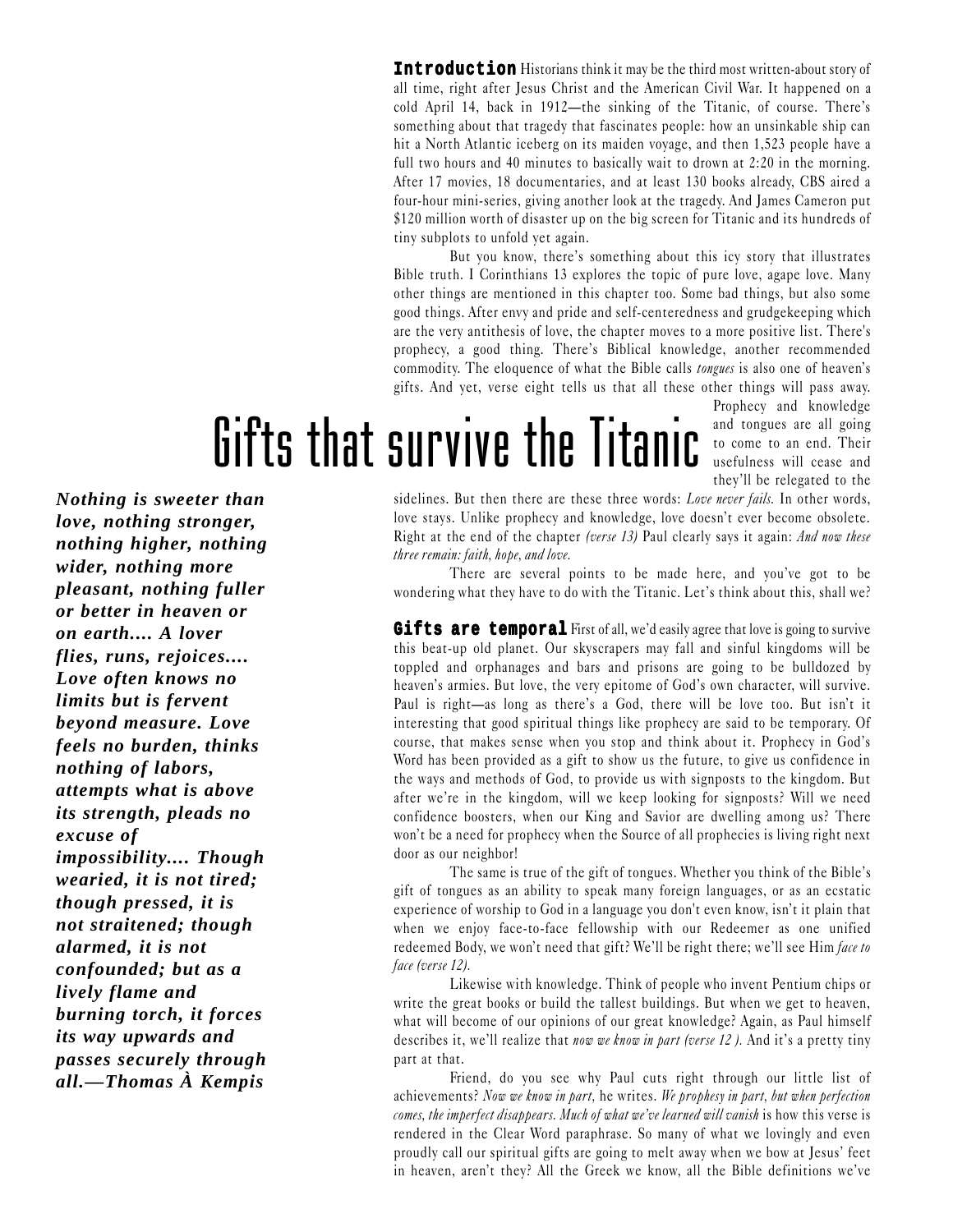memorized will fade away in Paradise. Useful tools they've been, to be sure; let's not misunderstand. We want to thank God for our gifts and use them all we can here on this earth. But what greater glory to be in the presence of God! One writer put it this way The light of a candle loses its importance when placed in the bright light of the sun. And in a way, this is where I think Paul is taking us in his next paragraph. When I was a child, I talked like a child, I reasoned like a child. When I became a man, I put childish ways behind me. Then he goes on: Now we see but a poor reflection as in a mirror; then we shall see face to face. Now I know in part; then I shall know fully, even as I am fully known. What a picture he paints, where our old thoughts, made so murky by sin and selfishness and confusion, are finally cleared away when we reach the distant shore. The fog and smog and haze are gone; the dreadfully limiting effects of sin are gone.

**Soon we'll be going home** The talented contemporary Christian group, *Glad*, sings about this in their song When He Comes Again, by John Keltonic. It goes like this: And when He comes again, He comes again to take us home. And oh to know His love and grace, To finally see His face, our King. No longer through a dim and clouded glass, When Jesus comes to take us home at last.

And as Paul describes it, boys turn into men. Spiritually speaking, small children, whose fondest dream was to drive the little go-karts at Disneyland, are given keys to real Cadillacs. What does all this mean? Nothing we've piled up here is going to survive the trip to the New Jerusalem. Our talents and gifts and assets and bank accounts; they're going to be obsolete. Oh, we'll have assets there too, and talents and abilities. But they'll be so vastly improved, so completely different, that we may as well consider that we're starting new.

Which takes us back to the Titanic. Nothing survives, the Bible tells us, except faith, hope, and love. None of our carefully packed suitcases, our luggage, our trinkets and treasures, are going to make it across the cold, dark ocean. In the CBS mini-series of the Titanic, multimillionaire John Jacob Astor IV goes down into a watery grave along with his money and his Airedale, Kitty. Isa and Isador Straus, the owners of Macy's, both lose their lives when the wife doesn't leave her husband. Streetcar magnate Harry Widener dies and his mother dedicates a library at Harvard to her son's memory. Benjamin Guggenheim, traveling with his mistress, changes into fine evening clothes before perishing in the 28-degree water. All the fortunes in the world couldn't keep 882 feet of ocean liner from going down to the bottom of the Atlantic Ocean with its 1,523 victims.

**Only love survives** How true it is, as Paul writes, that nothing is going to survive except love. So, what are you piling up today, right now? Talents and possessions and even some character traits you're kind of proud of? Or the gift of love? Chapter 12, which describes spiritual gifts, explains that we don't all get the same gift. We can't all have the same thing. It might be impossible for you to be a preacher or a prophet, no matter how hard you try. But love, rather than being a spiritual gift, is a fruit of the spirit. It's in that classic list of nine over in Galatians 5:22,23—Love, joy, peace, patience, kindness, goodness, faithfulness, gentleness, and self-control.

Love is not a spiritual gift, it's a fruit of the spirit. That means every single one of us can have it! The number one thing that survives, Paul tells us, is a thing we can have. We can indeed learn to love in the way this beautiful chapter commends and commands. Is your confidence misplaced today, invested in Titanic stock? There's a beautiful text note in the New International Version's study helps: Love supersedes the gifts because it outlasts them all. Long after these soughtafter gifts are no longer necessary, love will still be the governing principle that controls all that God and His redeemed people are and do.

Love remains, Paul tells us. Love outlasts them all. If you knew that was true of a certain kind of stock, wouldn't you begin to do some investing?

*Aired on radio, January 17, 1997. Reprinted with permission from The Voice of Prophecy, P.O. Box 55,Los Angeles, CA 90053*

**Love is the one ingredient of which our world never tires and of which there is never an abundance. It is needed in the marketplace and in the mansions. It is needed in the ghettos and in the governments. It is needed in homes, in hospitals, and in individual hearts. The world will never outgrow its need for love.—C. Neil Strait**

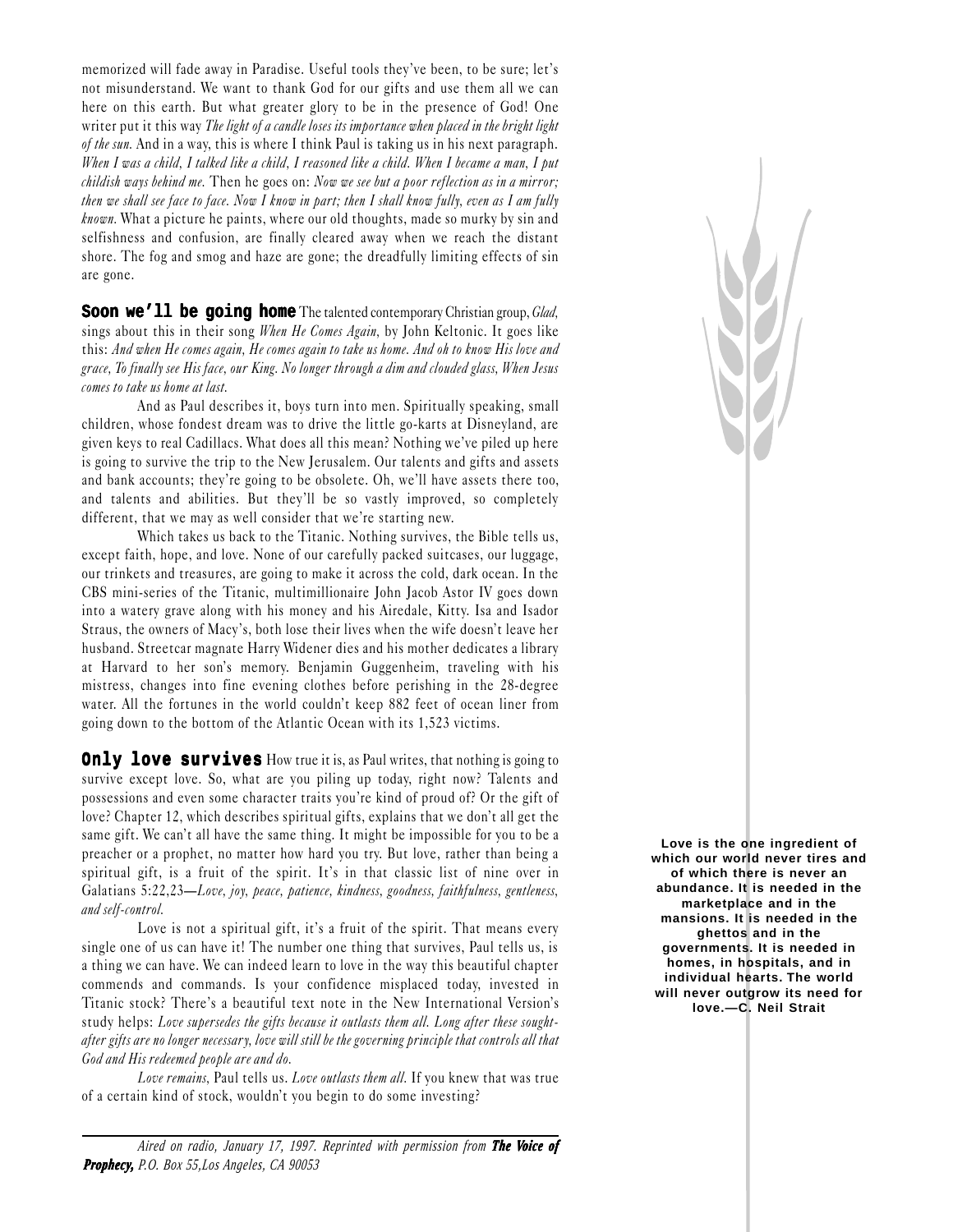

### **How to Increase Giving** *in in Your Chur our Church*

**by George Barna**

**Regal Books Books**

**Ventura, California**

**1997**



The book is based on the observation that although Americans are the most generous people in the world, they have some characteristics that contradict their generosity. Americans are—more likely to sue fellow citizens; ill-informed about their own national history; more comfortable living with debt, but less comfortable living with relatives; workaholics who treasure pleasure; keenly devoted to television while consuming pizza as if it were a drug; likely to transform entertainers into wealthy, pampered cultural icons; more likely to abort babies and divorce spouses. Yet Americans attend church more often than peers of other first-world nations.

They give to people, not institutions. Americans, generally, are willing to give away large sums of money to organizations whose sole purpose is to enhance people's quality of life. Donors seem to have greater confidence in church, and feel that churches more than likely use the funds wisely. Donors give because of what the church is doing in the community and in their lives. They want to know that they are agents for spiritual transformation in the world. Of the more than \$60 billion a year given to religious nonprofit organizations, more than  $$40$  billion go directly to churches, most of which come from individuals-not corporations or foundations.

Three basic motivations: resonance, effective use of funds, and effective application to human need.

Barna suggests that the basic answer to increasing finances in your church is to preach the Word. Of utmost importance is visioning. Without a vision for ministry the people will devote their resources to nonministry ventures. There is no money problem, just a vision problem. A series of stewardship sermons has been proven to be as much as two and a half times more effective than a sermon now and then throughout the year.

Pastors and church leaders must help people understand stewardship by communicating Biblical stewardship principles, develop a fiscal budget, communicate the church's financial needs to the congregation, and identify ways people can respond financially. Preachers must explain wealth, where it comes from, why we have it, how we are to handle it, and how God evaluates our performance as trustees of His resources.

For successful fund-raising, a leader must: actively campaign on a consistent basis, use the power of personal touch (people give to people), and maintain a high level of visibility.

Barna ends the book with 14 key principles for effective stewardship:

- ♦ Raise money for life transformation, not organizational survival.
- ♦ People give to people and causes, not to institutions and programs.
- ♦ Both the head and the heart must be reached.
- ♦ There is no substitute for absolute integrity. None.
- ♦ A visionless church is an impoverished church.
- ♦ People give to winners. Tell your story.
- ♦ Fund-raising is a means to an end (ministry and mission).
- ♦ Dream big, pray big, ask big, minister big.
- $\blacklozenge$  Ministry donors don't just give, they invest.
- ♦ Stewardship is a lifestyle, not an event.
- ♦ Listen carefully, respond strategically, thank people sincerely.
- ♦ Use the pastor appropriately in the stewardship process.
- ♦ People appreciate useful information.

♦ Let compassion and servanthood, not dollar goals, be your motivation.

This book was an immediate hit with me and I recommend this book especially for young pastoral interns. The principles contained herein could make the difference between a successful ministry and a painful survival. My thinking and actions are already being affected for the better by this book.

*Thaddious Privette, Director, Allegheny East Conference Stewardship Department*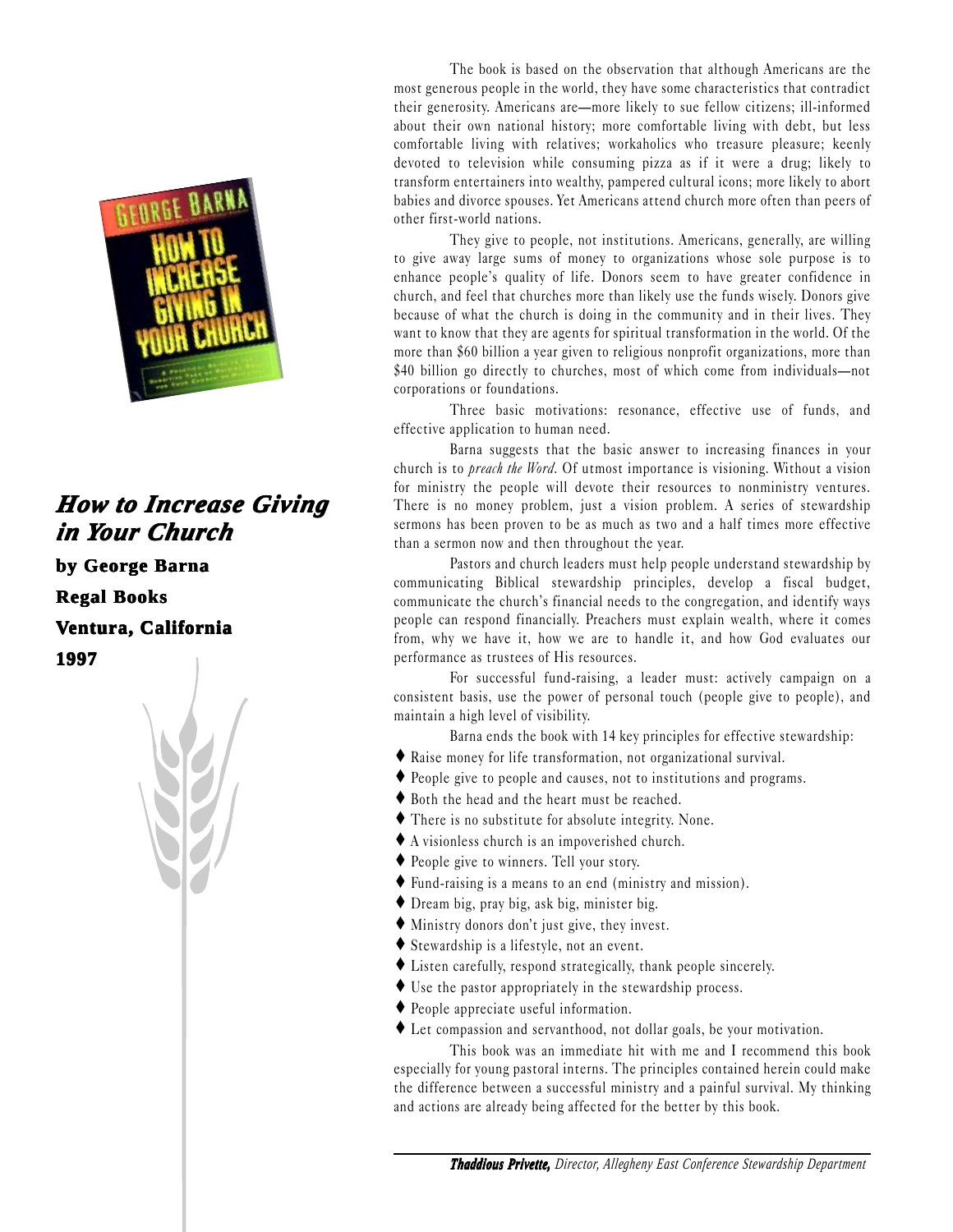Brennan Manning's book, The Signature of Jesus, summons Christians to the *purity of the gospel and the scandal of the cross (p 7)*. The book is transparently honest in its approach and relevant in its application.

 The author summons us to radical discipleship that transforms our lives, giving our witness a convincing power. This happens only when we crucify self and follow the Crucified. In the introduction, the author tells us this is risky, but hopes that we will be daring enough to be different, humble enough to make mistakes, courageous enough to get burned in the fire  $(p 13)$ . He progressively leads us to trust implicitly in God despite all things, placing our confidence more in the realm of the supernatural and less in the realm of the natural.

Manning beckons us to sojourn with Abraham in our own spiritual journey, trusting completely in God's providence and not in human wisdom. He sums up this point when he asserts that the reality of a Christian is that of men or women who leave what is nailed down, obvious, and secure and who walk into the desert without rational explanations to justify their decisions or to guarantee their future (p 16).

The author shows us how to be energized by God's power and enlightened by His wisdom. He offers the following suggestions: First, the courage to take up the cross; second, the willingness to forgive; third, the discovery of where true wisdom lies, which is experiencing the love of Christ crucified; fourth, the surrender of the heart to reckless love, that is the love of Christ ( $pp 60-68$ ).

In the fifth chapter, he captures what it means to live as Christ's disciples by appealing to the Swiss psychologist, Carl Jung, when he asked: What if I should discover that the least of the brothers of Jesus, the one crying out most desperately for reconciliation, forgiveness, and acceptance, is myself? ... that I myself am the enemy who must be loved, what then? Will I do for myself what I do for others? (p 105).

In his discussion of paschal spirituality in chapter six, the author gives its seven characteristics to help us understand what he means by the term.

Everyone who longs to have an authentic spiritual life transformed by Christ's relentless love, needs to read this book. It will grip you to the core and challenge you to live by faith that transcends darkness of doubt and discouragement. It will help you to experience inner peace and joy that break through turbulence and suffering, marking you forever by the signature of Jesus.

*Philip G Samaan, Editor, Adult Bible Study Guide*

I've been reading My Utmost for His Highest twice a year since 1979, and this powerful work continues to impact my life

Orginally from Scotland, Oswald Chambers, served as teacher and then director of a Bible College. He passed away in 1917 in Alexandria, Egypt, as a civilian chaplain to the British forces in World War I. Only in his 40's when he died, Chambers left a spiritual legacy of inspiration and wisdom. His wife continued her ministry of transcribing her short-hand notes of his classes and sermons. She then compiled what she considered the best of Oswald's material into this one-page per day devotional.

This book lives up to its title. Chambers calls us to radical discipleship and portrays Christianity as a total submission to Jesus Christ-to living in growing intimacy with God. His January 6 reading states Worship is giving God the best that He has given you. Be careful what you do with the best you have. Whenever you get a blessing from God, give it back to Him as a love-gift. Take time to meditate before God and offer the blessing back to Him in a deliberate act of worship.

Chambers brings us back to living the experience of grace in the practical issues of life. Christianity as a theory is useless until we bring it into daily life. I may teach sanctification and yet exhibit the spirit of Satan, the very spirit that persecutes Jesus Christ. The Spirit of Jesus is conscious of only one thing—a perfect oneness with the Father. . . . All I do should be based on a perfect oneness with Him, not on a self-willed determination to be godly. This will mean that others may use me, go around me, or completely ignore me, but if I will submit to it for His sake, I will prevent Jesus Christ from being persecuted. (Jan. 28).

*Benjamin C Maxson, Director, General Conference Stewardship Department*

*The Signa he Signature of Jesus*  **by Brennan Manning Multnomah Books Multnomah Books Sisters, Oregon 1996**



*My Utmost for His Highest His Highest* **by Oswald Chambers by Oswald Chambers Discovery House Publishers Grand Rapids, Michigan 1992**